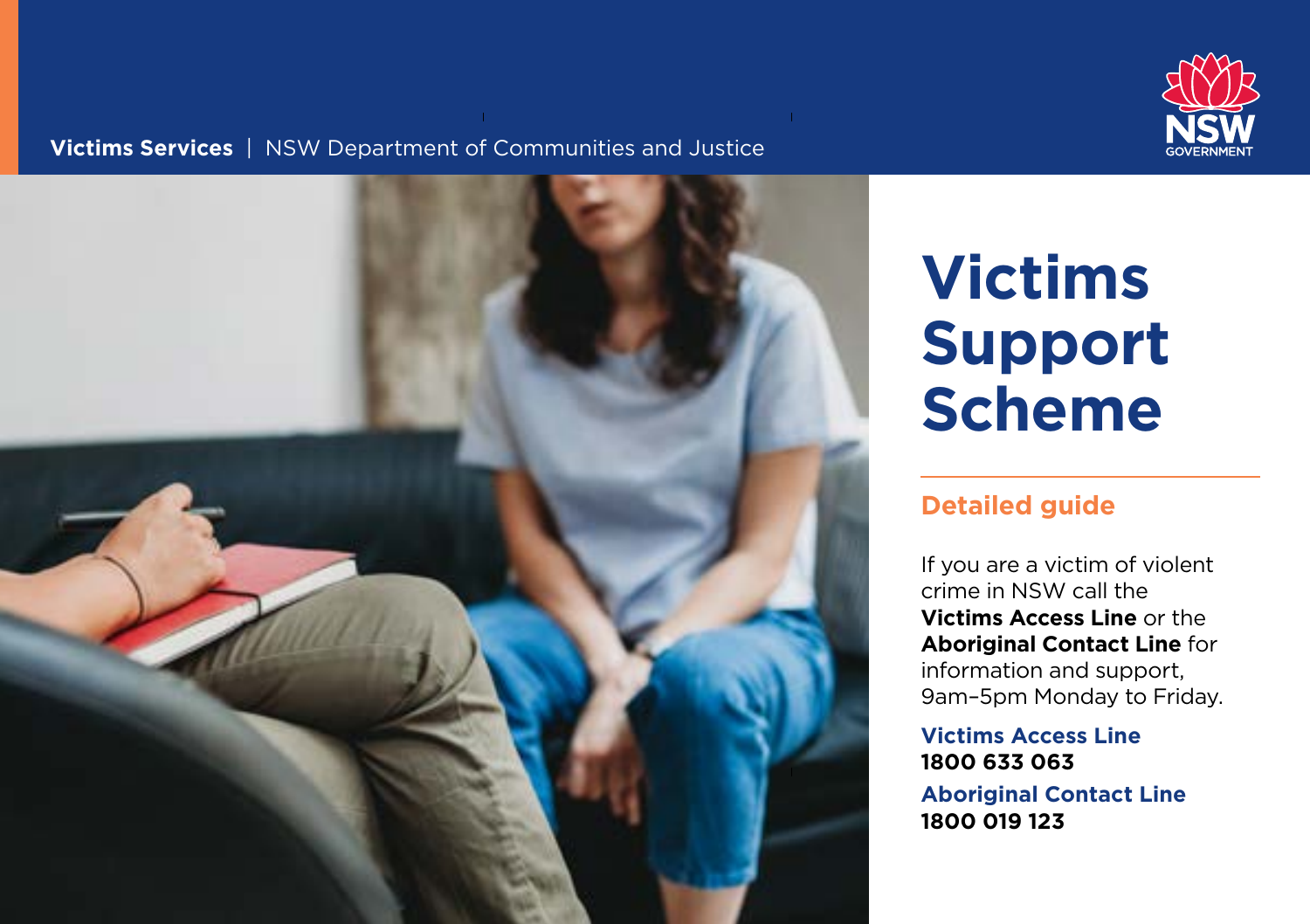### **What is the Victims Support Scheme?**

The Victims Support Scheme helps people who are victims of violent crime in NSW.

All victims of violent crime in NSW can get help with information and referrals.

You can also get help with:

- Counselling
- Financial assistance for immediate needs
- Financial assistance for economic loss
- Recognition payment.

For family victims of homicide victims, further information on financial support for funeral expenses and forensic cleaning can be found on our website.

## **Important information about your application**

One form of Government issued ID is required to apply to the Victims Support Scheme.

Examples:

- Medicare card
- Passport
- Centrelink card
- Birth certificate
- Driver licence
- Marriage certificate
- Photo Card
- Change of name certificate.

You can provide copies or images. Original documents should NOT be sent.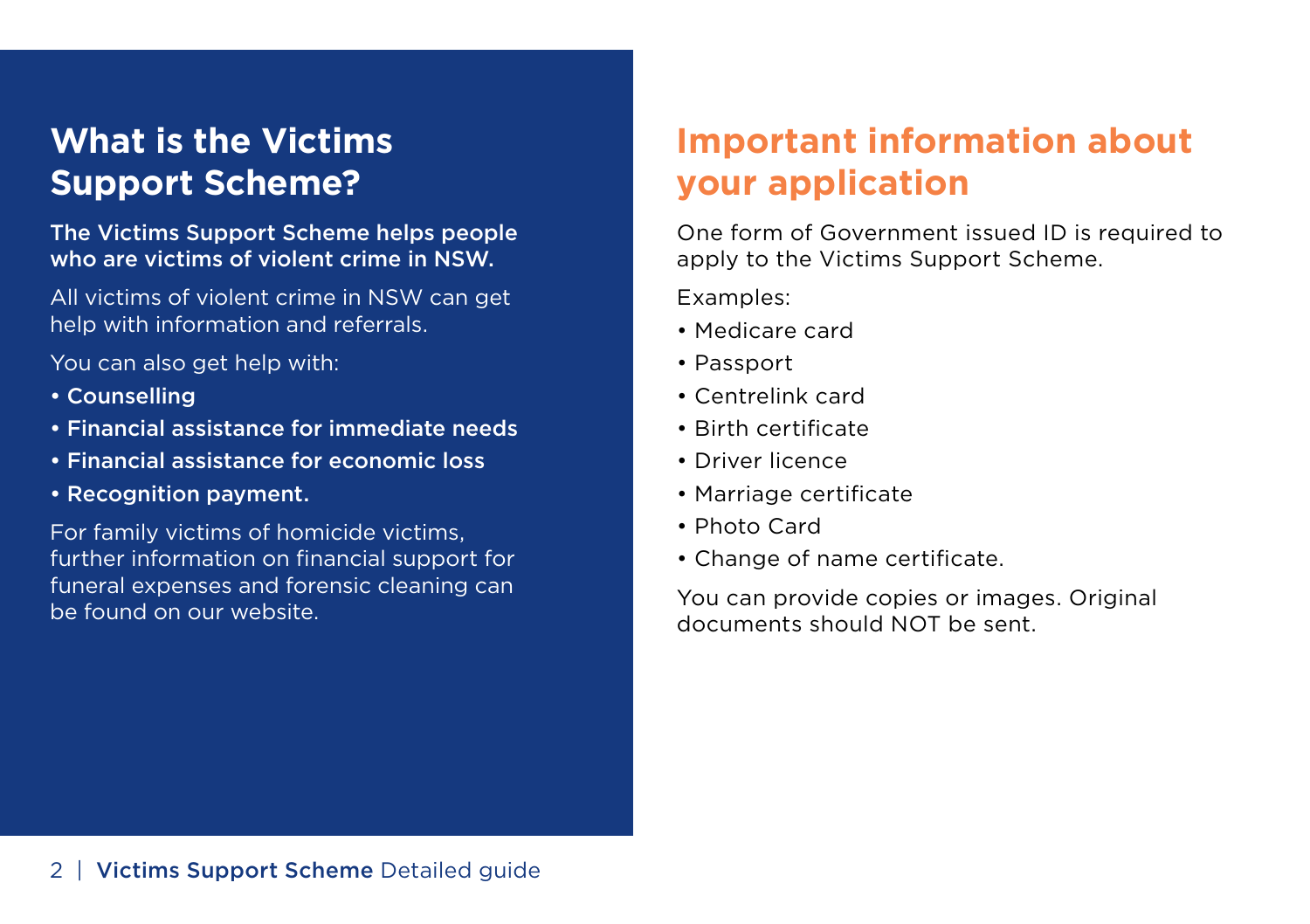### **Important information about your application** cont'd

Other forms of identifcation can also be provided through a screenshot of the MyGov account or another government account. This must include the victim's full name.

All copies need to:

- be clear (not blurry)
- capture all parts of the ID/account, including the reverse side
- have the same name on the ID and application form, or supporting evidence such as a Change of name certificate.

If you have no way of accessing ID – please call the Victims Access Line or Aboriginal Contact Line to discuss your options.

### **Other documentation**

If you are applying for fnancial assistance for economic loss and/or a recognition payment, make sure you send us medical, dental or counselling reports that show how the violent crime has afected you. We cannot assess your claim until your reports are received. If you do not give us your reports within 12 months of lodging your application, your claim will be closed.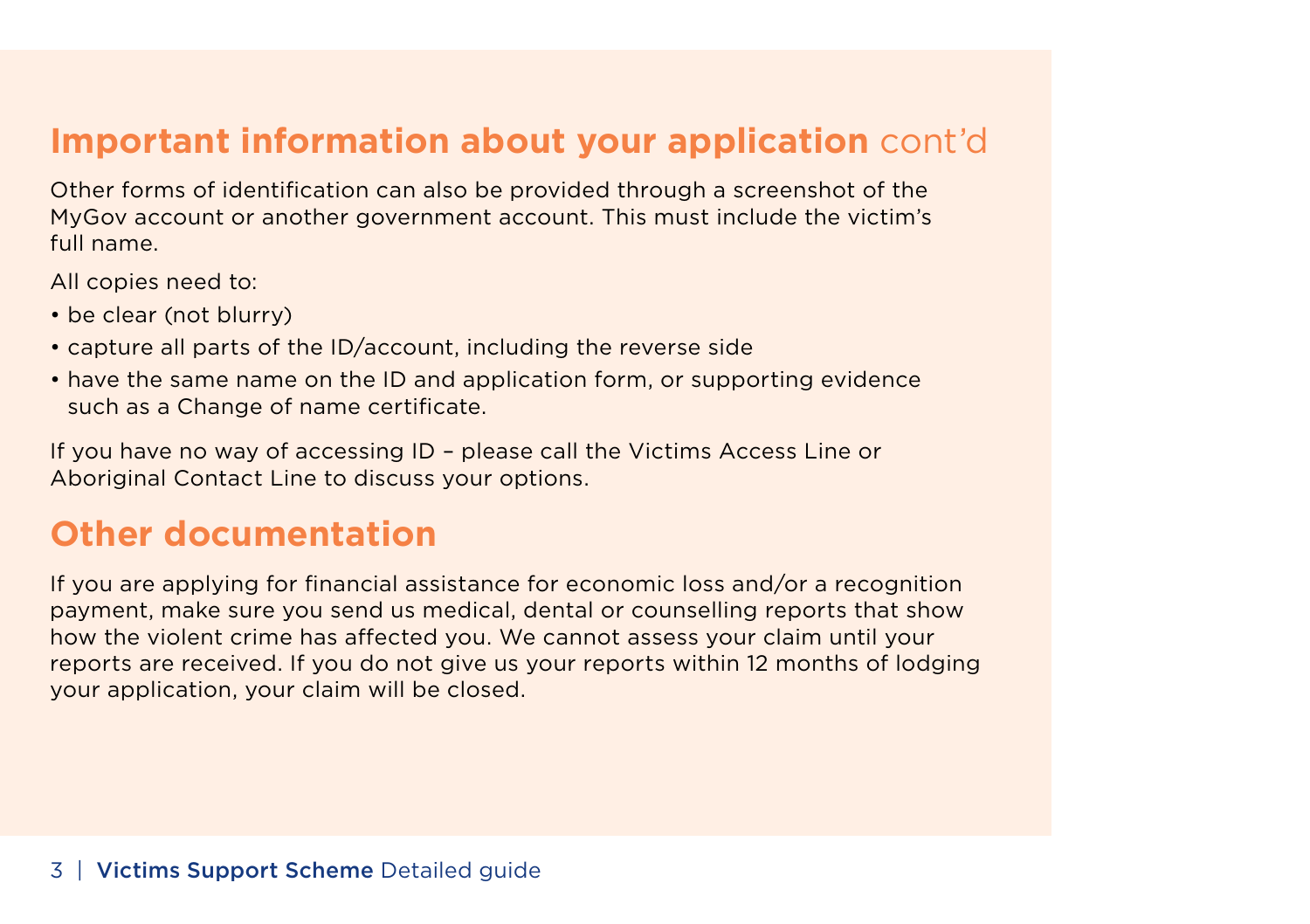### **How do I know if I am able to get help?**

All victims of violent crime in NSW can get help with information and referrals.

### **Primary victim**

You are a primary victim if you have been injured physically or emotionally by a violent crime in NSW. You are also a primary victim if you were injured while trying to:

- stop someone from being violent towards someone else
- help or rescue a victim of a violent crime
- arrest someone who was being violent to someone else.

Primary victims may get help with:

- counselling
- financial assistance for immediate needs
- financial assistance for economic loss
- a recognition payment.

If you are a parent, step-parent or guardian who cares for a child who is a primary victim you may get help with:

- financial assistance for immediate needs
- financial assistance for economic loss.

 $\Box$  To apply, use the [Application for support for](https://vsconnect.force.com/vsapplications/s/primary-victim-claim) [primary victims form](https://vsconnect.force.com/vsapplications/s/primary-victim-claim).

Primary victims of domestic violence can apply for a grant to help pay for costs needed urgently after the violent crime through the immediate needs support package.

 $\square$  To apply, use the [INSP claim form](https://www.victimsservices.justice.nsw.gov.au/content/dam/dcj/victimsservices/documents/how-can-we-help-you/victims-support-scheme/vss-overview/INSP-claim-form.pdf).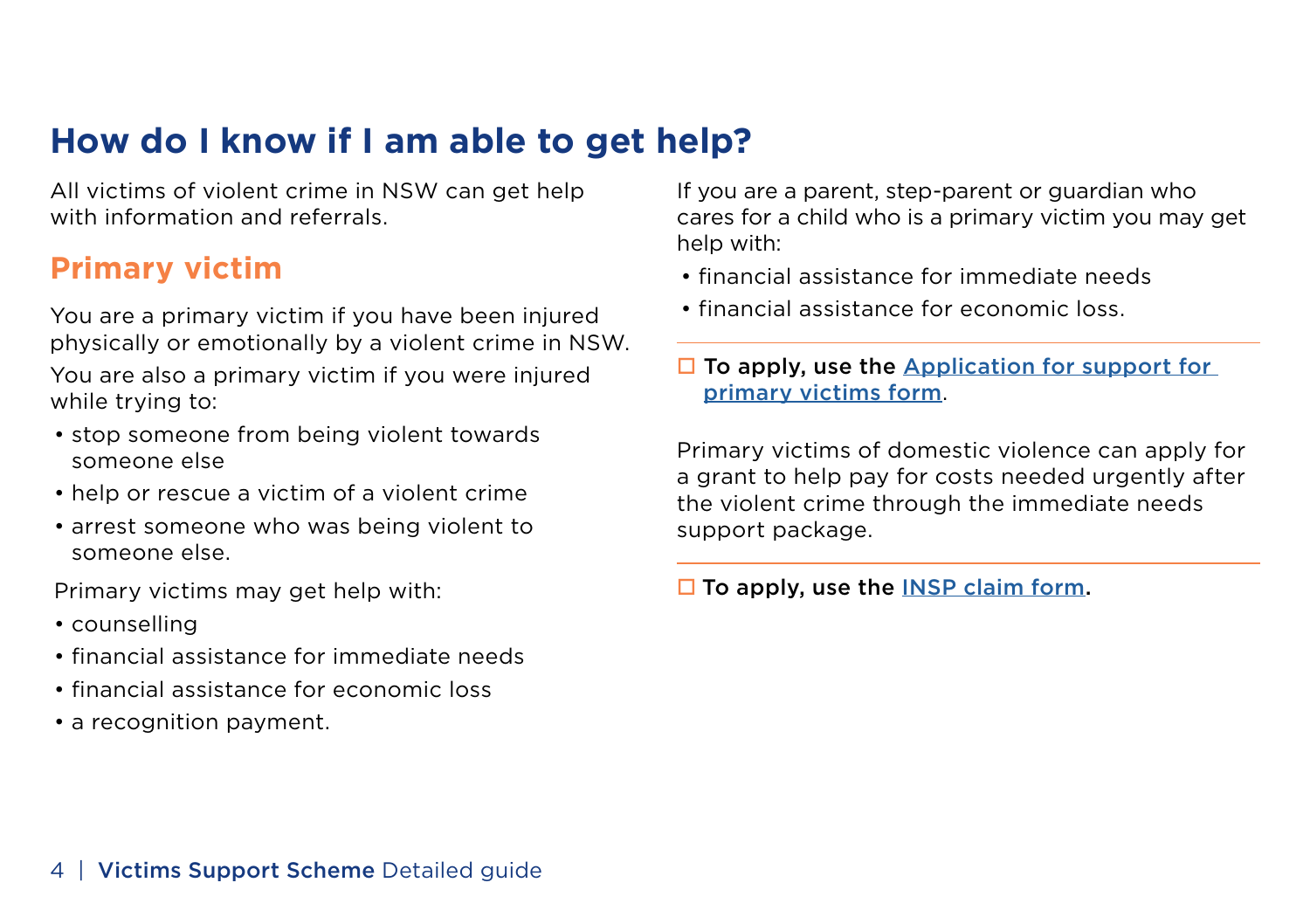### **Secondary victim**

You are a secondary victim if you have been injured physically or emotionally from seeing a violent crime.

Secondary victims may get help with counselling.

 $\Box$  To apply, use the [Application](https://vsconnect.force.com/vsapplications/s/claim-counselling-only) [for counselling form.](https://vsconnect.force.com/vsapplications/s/claim-counselling-only)

### **Family victim**

You are a family victim if you are a member of the immediate family of a homicide victim.

A member of the immediate family is:

- a spouse
- a de facto partner who has lived with the victim for at least two years
- a parent, step-parent or guardian
- a child or step-child or guardian child
- a brother, sister, half-brother, half-sister, step-brother, step-sister.

Family victims may get help with:

- counselling
- financial assistance for immediate needs
- financial assistance for justice-related expenses
- financial help to pay for the funeral.

If you are a parent, step-parent or guardian of a homicide victim or a family member who relied on the homicide victim to support you fnancially, you may get help with a recognition payment.

Further information on fnancial support for funeral expenses and forensic cleaning can be found on our website.

 $\Box$  To apply, use the [Application for support for family victims form.](https://vsconnect.force.com/vsapplications/s/family-victim-application)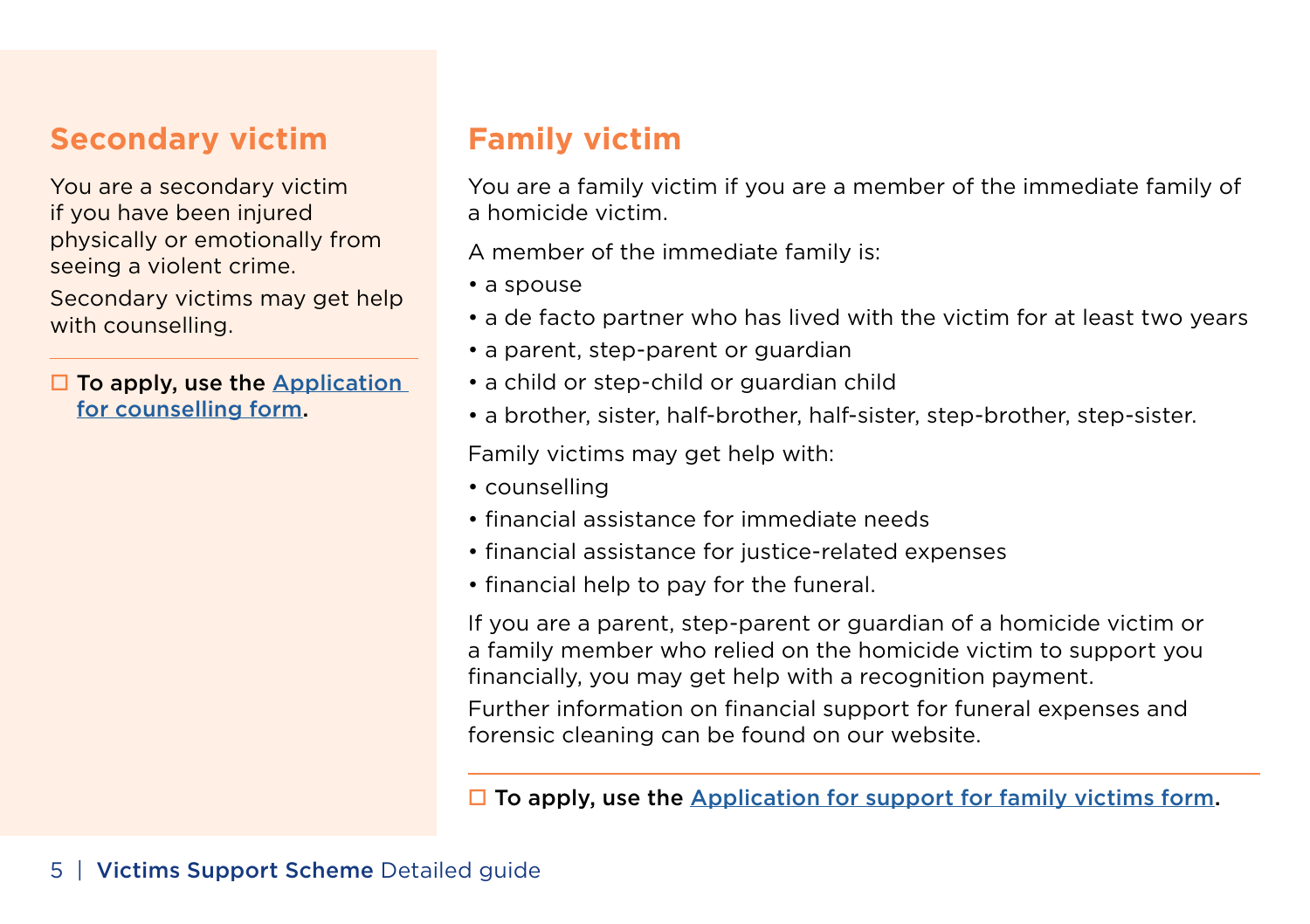### **What can I get help with?**

The table summarises the diferent types of supports that you may get and what information we need from you for each support type.

| <b>PURPOSE</b>                                                                                                       | <b>BENEFITS</b>                                                                                                                                                                                                                                                                          | <b>WHO IS ELIGIBLE</b><br>TO APPLY?                                                  | <b>WHAT INFORMATION</b><br><b>DO I NEED TO GIVE?</b>                                                                                                                                                                                                                                                                                                                                                                                                  | HOW LONG DO YOU<br><b>HAVE TO CLAIM?</b>                                                                    |  |  |
|----------------------------------------------------------------------------------------------------------------------|------------------------------------------------------------------------------------------------------------------------------------------------------------------------------------------------------------------------------------------------------------------------------------------|--------------------------------------------------------------------------------------|-------------------------------------------------------------------------------------------------------------------------------------------------------------------------------------------------------------------------------------------------------------------------------------------------------------------------------------------------------------------------------------------------------------------------------------------------------|-------------------------------------------------------------------------------------------------------------|--|--|
|                                                                                                                      | Type of support: Counselling                                                                                                                                                                                                                                                             |                                                                                      |                                                                                                                                                                                                                                                                                                                                                                                                                                                       |                                                                                                             |  |  |
| To help<br>in your<br>recovery                                                                                       | Up to 22 hours of counselling and<br>more for some victims                                                                                                                                                                                                                               | • Primary victims<br>• Secondary victims<br>• Family victims                         | • Application form<br>• Government issued ID                                                                                                                                                                                                                                                                                                                                                                                                          | No time limit                                                                                               |  |  |
| Type of support: Financial assistance for immediate needs                                                            |                                                                                                                                                                                                                                                                                          |                                                                                      |                                                                                                                                                                                                                                                                                                                                                                                                                                                       |                                                                                                             |  |  |
| To help pay<br>for things<br>you need<br>urgently<br>to be safe<br>and healthy<br>because of<br>the violent<br>crime | You may get up to \$5,000 to help<br>pay for:<br>• changing the locks on your doors<br>• moving house<br>• putting an alarm in your home<br>• emergency doctor, dentist and<br>other medical bills<br>• crime scene clean up<br>You may get up to \$9,500 to help<br>pay for the funeral | • Primary victims<br>• Parents.<br>step-parents<br>and guardians<br>• Family victims | • Application form<br>• Government issued ID<br>• Police* or government/government-<br>funded organisation report, or a<br>medical report that provides details<br>about what happened and shows how<br>the violent crime has affected you<br>(not required for family victims)<br>• Copies of tax invoices, receipts or<br>treatment plans of costs you are<br>claiming<br>• A description of how each cost<br>relates directly to the violent crime | Within 2 years from the<br>violent crime <sup>®</sup><br>• For children,<br>within 2 years of<br>turning 18 |  |  |

\* If the violent crime was reported to the police, you do not need to send † If the violent crime directly resulted in the death of a victim, the two us a police report - just provide as much information as you can in the year time period commences from the date it was confirmed the death application form.

resulted from the act of violence.

### 6 | Victims Support Scheme Detailed guide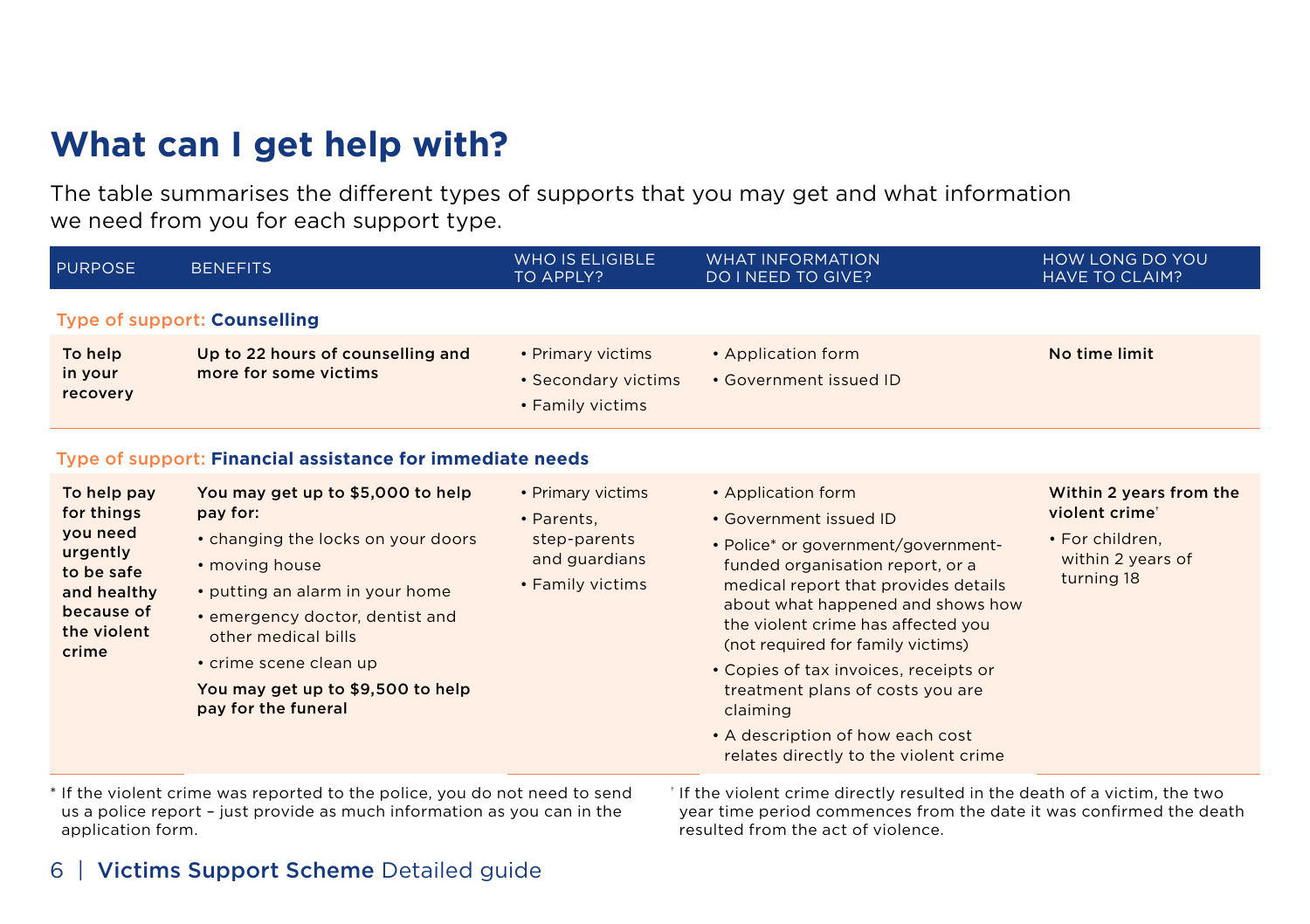| <b>PURPOSE</b>                                                                                            | <b>BENEFITS</b>                                                                                                                                                                                                                                                 | <b>WHO IS ELIGIBLE</b><br>TO APPLY?                     | <b>WHAT INFORMATION</b><br><b>DO I NEED TO GIVE?</b>                                                                                                                                                                                                                                                 | HOW LONG DO YOU<br><b>HAVE TO CLAIM?</b>                                                    |  |
|-----------------------------------------------------------------------------------------------------------|-----------------------------------------------------------------------------------------------------------------------------------------------------------------------------------------------------------------------------------------------------------------|---------------------------------------------------------|------------------------------------------------------------------------------------------------------------------------------------------------------------------------------------------------------------------------------------------------------------------------------------------------------|---------------------------------------------------------------------------------------------|--|
| To help pay<br>for things you<br>need urgently<br>to be safe and<br>healthy after<br>the violent<br>crime | Type of support: Immediate needs support package (INSP)<br>You may receive grants to help<br>pay for:<br>• security<br>• relocation<br>• furniture and household items<br>• basic clothing and toiletries<br>In total, you may receive up to a<br>\$5,000 grant | Primary victims of<br>domestic violence                 | • Application form<br>• INSP Claim form<br>• Government issued ID<br>• Police* or government/government-<br>funded organisation report, or a<br>medical report that provides details<br>about what happened and shows<br>how the violent crime has affected<br>you (not required for family victims) | Within 2 years from the<br>violent crime<br>• For children, within 2<br>years of turning 18 |  |
| Type of support: Financial assistance for economic loss                                                   |                                                                                                                                                                                                                                                                 |                                                         |                                                                                                                                                                                                                                                                                                      |                                                                                             |  |
| To help pay<br>for loss of<br>earnings and                                                                | We can help pay for:<br>• lost income because you had to<br>take time off work (up to \$20,000)                                                                                                                                                                 | Up to \$30,000:<br>• Primary victims<br>• Paronts ston- | • Application form<br>• Government issued ID<br>• Police* or government/government-                                                                                                                                                                                                                  | Within 2 years from the<br>violent crime <sup>+</sup><br>• For children,                    |  |

- **other costs that assist you with your recovery**
- out of pocket expenses if it is hard for you to prove lost income (up to \$5,000)
- doctor, dentist or other medical bills (up to \$30,000)
- some costs of attending court or coronial proceedings (up to \$5,000)
- loss or damage to the clothes you wore or items you had when act of violence happened (up to \$1,500)

#### In total, you may claim up to \$30,000

• Parents, stepparents and guardians

#### Up to \$5,000:

- Family victims to go toward the costs of attending court or coronial proceedings
- or government/governmentfunded organisation report that provides details about what happened (not required for family victims)
- Medical, dental or counselling reports that show how the violent crime has afected you (not required for family victims)
- Copies of tax invoices, receipts or treatment plans of costs you are claiming
- A description of how each cost relates directly to the violent crime
- Information about your earnings (if claiming lost income)
- For children, within 2 years of turning 18
- For victims of sexual assault who were children when the violent crime happened:
	- there is no time limit for claiming out-ofpocket expenses
	- loss of earnings, medical and dental, bills, and loss or damage to personal items can be claimed within 2 years of turning 18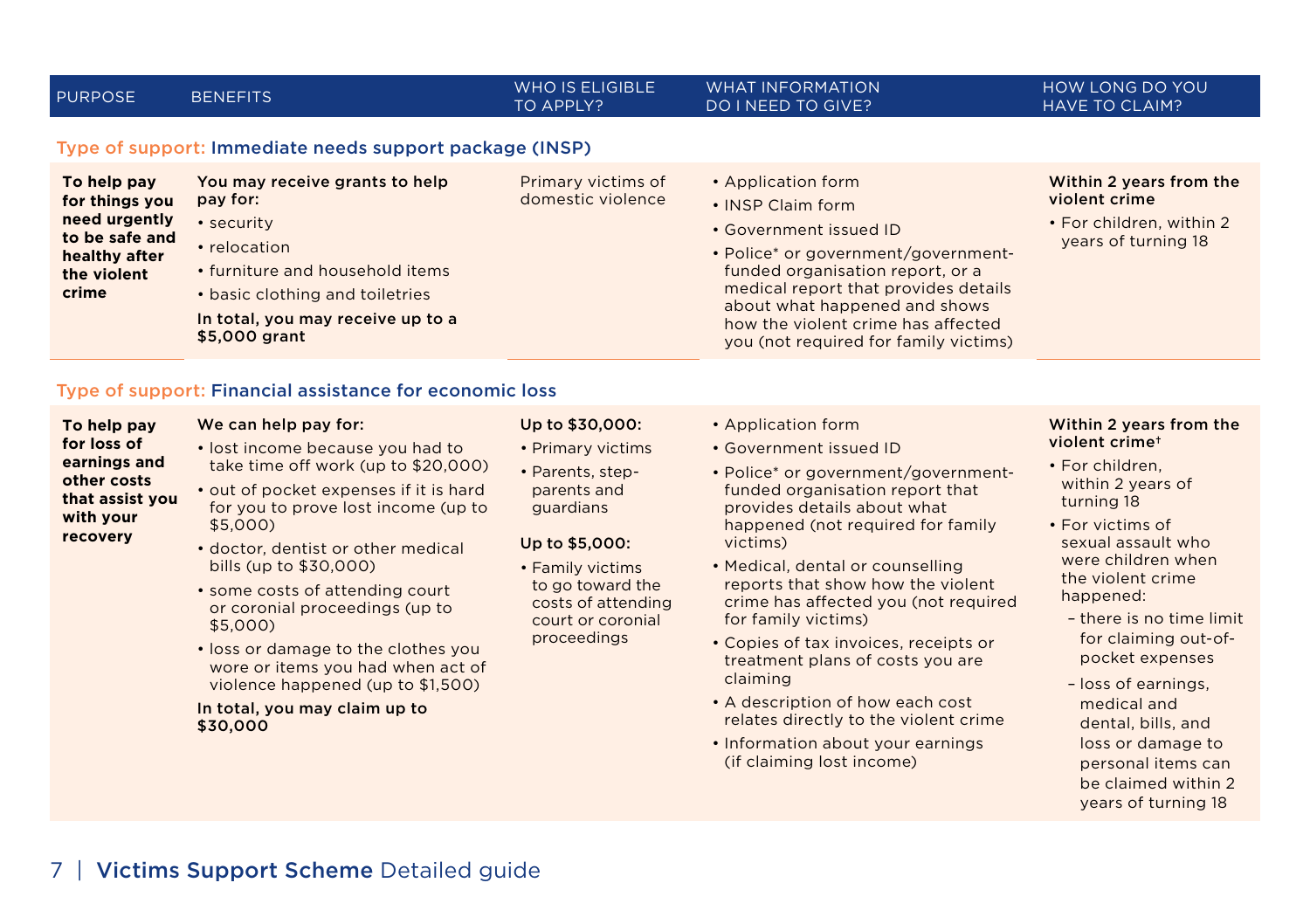#### PURPOSE BENEFITS WHO IS ELIGIBLE TO APPLY?

• Primary victims • Parents,

death

step-parents and guardians • Financially dependent family victims and children under 18 years at the time of

#### WHAT INFORMATION DO I NEED TO GIVE?

#### HOW LONG DO YOU HAVE TO CLAIM?

#### Type of support: Recognition payment

To

acknowledge that a violent crime has been committed against you

#### Payment is based on the offence, for example:

• \$15,000 for fnancially dependent family victim or children under 18 at the time of death

- \$10,000 for primary victims of sexual assault involving – serious bodily injury, multiple offenders, or an offensive weapon; a sexual assault, sexual act, or attempted sexual assault involving a series of incidents
- \$7,500 for parents, step-parents or guardians, current spouses, or de facto partners of a homicide victim
- \$5,000 for primary victims of a sexual assault (one incident), attempted sexual assault with serious bodily injury, assault with grievous bodily harm, or physical assault of a child that involves a series of incidents
- \$1,500 for primary victims of an attempted sexual assault (without serious bodily injury), sexual touching, a robbery involving violence, or an assault (without grievous bodily harm)
- \* If the violent crime was reported to the police, you do not need to send † If the violent crime directly resulted in the death of a victim, the two us a police report – just provide as much information as you can in the application form.
- year time period commences from the date it was confrmed the death resulted from the act of violence.
- Application form
- Government issued ID
- Police\* or government/governmentfunded organisation report that provides details about what happened (not required for family victims)
- Medical, dental or counselling reports that show how the violent crime has afected you (not required for family victims)

#### Within 2 years from the violent crime†

- For children, within 2 years of turning 18
- For victims of domestic violence, sexual assault and child abuse, within 10 years:
	- for children, within 10 years of turning 18 years old
	- for victims of sexual assault who were children when the incident happened there is no time limit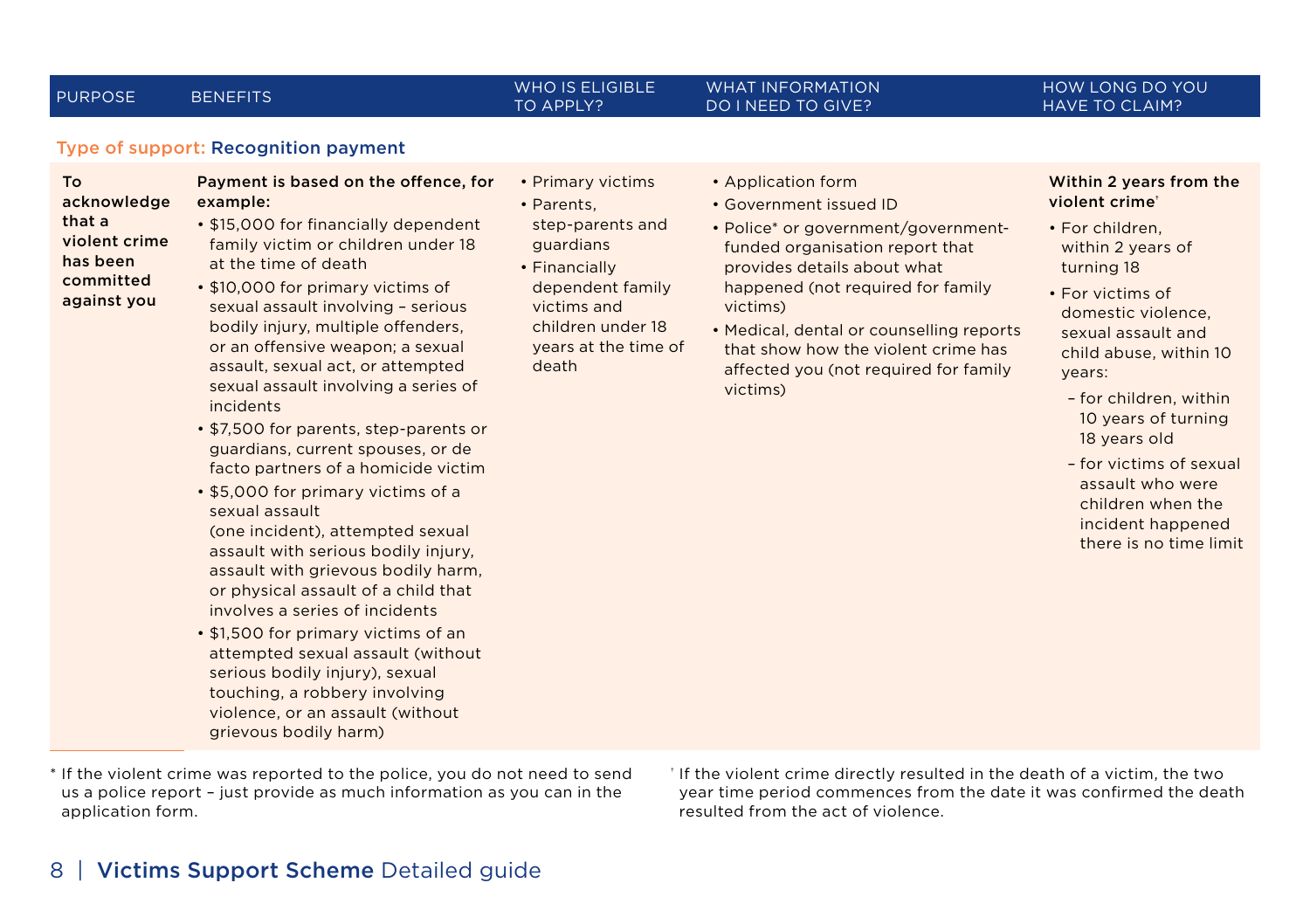### **Information we need from you**

To help us process your application, please make sure you carefully fll out the application form and submit it with a copy of a current government issued ID. For example, a driver licence, passport, Medicare card, or a card issued by Centrelink. If you do not include ID, we may not accept your application.

You also need to send us more information depending on the help you are applying for. This is detailed in the table below.

| FURTHER INFORMATION WE NEED FROM YOU                                                                                                                                                                                                                                                                                                                                                                                                                                       |
|----------------------------------------------------------------------------------------------------------------------------------------------------------------------------------------------------------------------------------------------------------------------------------------------------------------------------------------------------------------------------------------------------------------------------------------------------------------------------|
| You do not need to send us more information.                                                                                                                                                                                                                                                                                                                                                                                                                               |
| • If you did not report the violent crime to the police, make sure you send us a report from a government or government-<br>funded organisation that provides more details about what happened, or a medical report that shows how the violent<br>crime has affected you*.<br>• You need to send us copies of tax invoices, receipts or treatment plans of the costs you are claiming.<br>. You also need to explain how these costs relate directly to the violent crime. |
|                                                                                                                                                                                                                                                                                                                                                                                                                                                                            |
| • If you did not report the violent crime to the police, make sure you send us a report from a government or government-<br>funded organisation that provides more details about what happened, or a medical report that shows how the violent<br>crime has affected you*.<br>. You also need to send us a completed INSP Claim Form.                                                                                                                                      |
|                                                                                                                                                                                                                                                                                                                                                                                                                                                                            |

\* Family victims do not need to provide this information.

### 9 | Victims Support Scheme Detailed quide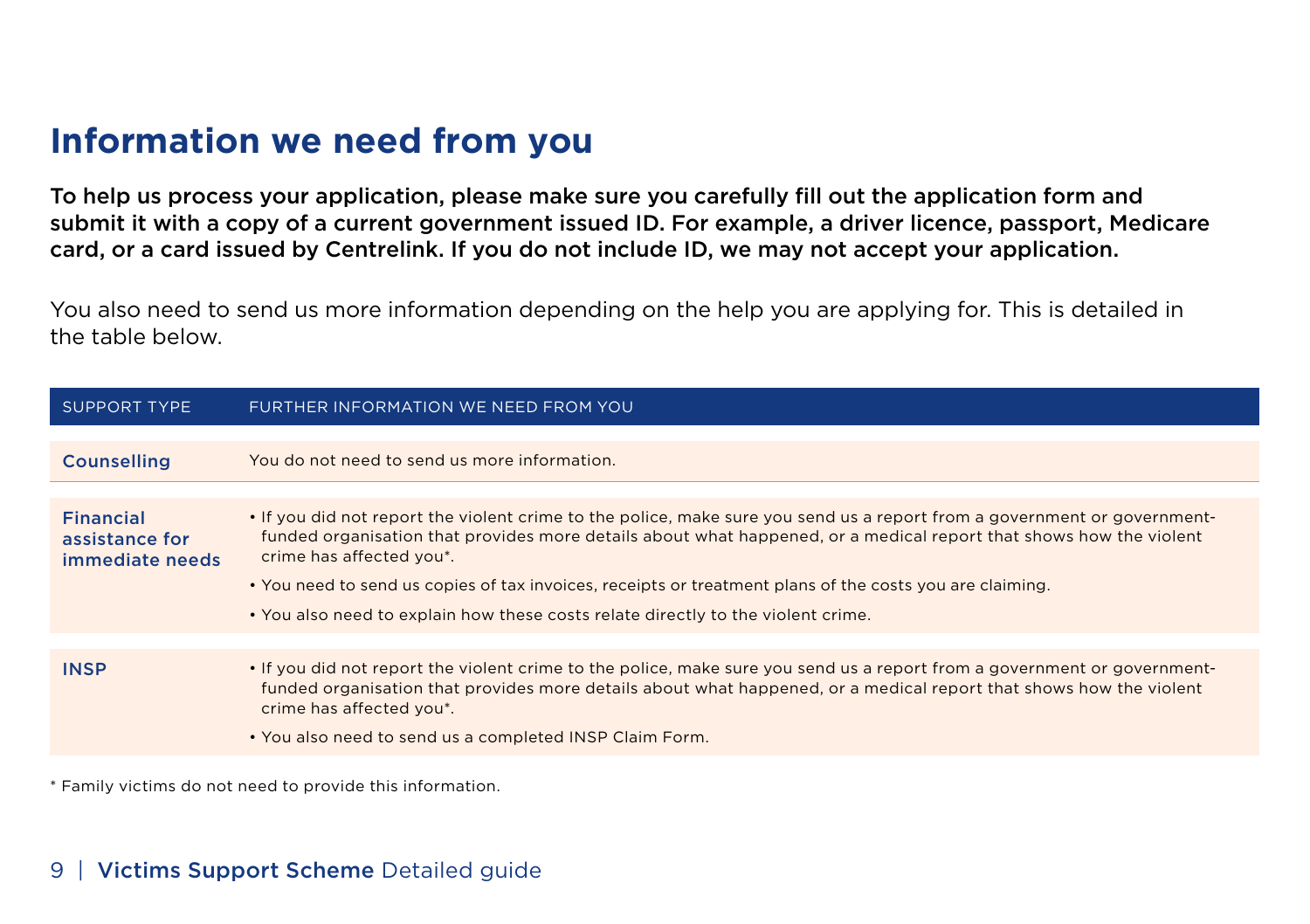| <b>SUPPORT TYPE</b>                                 | FURTHER INFORMATION WE NEED FROM YOU                                                                                                                                                                          |
|-----------------------------------------------------|---------------------------------------------------------------------------------------------------------------------------------------------------------------------------------------------------------------|
|                                                     |                                                                                                                                                                                                               |
| <b>Financial</b><br>assistance for<br>economic loss | • If you did not report the violent crime to the police, make sure you send us a report from a government or government-<br>funded organisation that provides more details about what happened <sup>*</sup> . |
|                                                     | . You also need to send us medical, dental or counselling reports that show how the violent crime has affected you<br>physically or psychologically/emotionally*.                                             |
|                                                     | . If you are claiming loss of income, please provide a letter from your employer which includes:                                                                                                              |
|                                                     | - The name of your employer                                                                                                                                                                                   |
|                                                     | - How much you were paid                                                                                                                                                                                      |
|                                                     | - The dates you could not work (supported by medical certificates)                                                                                                                                            |
|                                                     | - Your leave entitlements                                                                                                                                                                                     |
|                                                     | - Employment type (part-time, full time, casual, contract)                                                                                                                                                    |
|                                                     | - Whether you have been paid, or are entitled to money from another source (for example, income protection, workers<br>compensation, Centrelink benefits).                                                    |
|                                                     | • If you are claiming out of pocket expenses, medical bills, costs of attending court or coronial proceedings, and/or loss or<br>damage to clothing/personal items:                                           |
|                                                     | - You need to send us copies of tax invoices, receipts or treatment plans of the costs you are claiming                                                                                                       |
|                                                     | - You also need to explain how these costs relate directly to the violent crime.                                                                                                                              |
|                                                     |                                                                                                                                                                                                               |
| Recognition<br>payment                              | • If you did not report the violent crime to the police, make sure you send us a report from a government or government-<br>funded organisation that provides more details about what happened.*              |
|                                                     | . You also need to send us medical, dental or counselling reports that show how the violent crime has affected you<br>physically or psychologically/emotionally*.                                             |
|                                                     |                                                                                                                                                                                                               |

\* Family victims do not need to provide this information.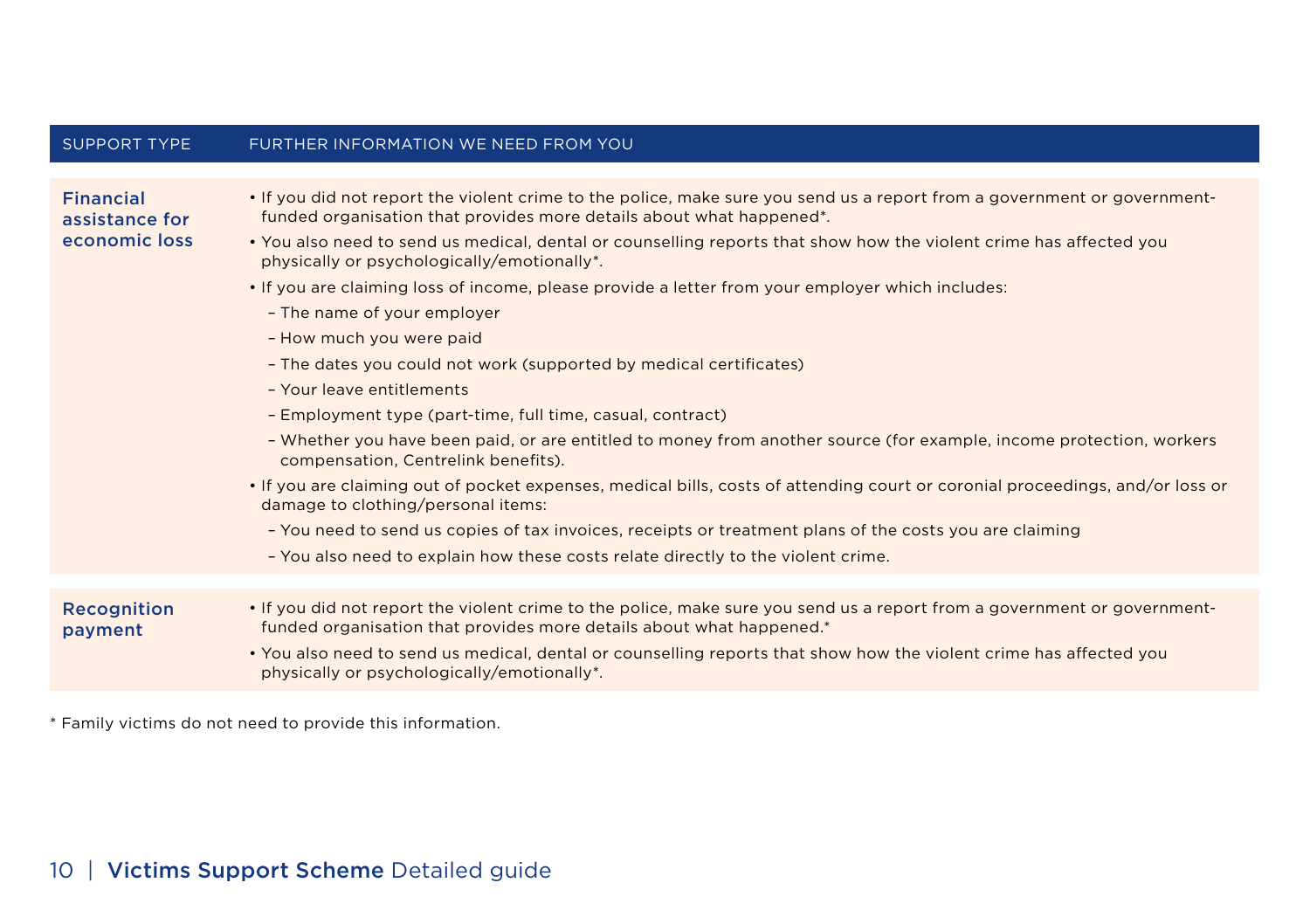### **Frequently asked questions**

### Where can I find the application forms?

You can find all the application forms on the Victims Services website at [www.victimsservices.justice.nsw.gov.au](https://www.victimsservices.justice.nsw.gov.au) 

### What happens if I submit an incomplete application form?

If you do not fill out the application form and do not send us the required the documents, we may not accept your application.

Because we cannot keep incomplete applications, you will need to fill out the application form and send it with all the required documents.

### Can I send medical, dental or counselling reports after submitting my application?

If you are applying for financial assistance or a recognition payment, you need to send us medical, dental or counselling reports that show how the violent crime has afected you.

You have up to 12 months after submitting your application to send us these documents.

### What happens if I don't send medical, dental or counselling reports before 12 months of submitting my application?

Your application will be closed. Because we cannot keep incomplete applications, you will need to fill out the application form and send it to us again with all the supporting documents.

### Do I need to provide a police report to support my application?

If the violent crime was reported to the police, give as much information as you can in the application form. This information will help us learn more about what happened. You do not need to send us a copy of the police report.

If the violent crime was reported to another government or government-funded organisation instead of the police, please send us a report from that organisation that provides more information about what happened.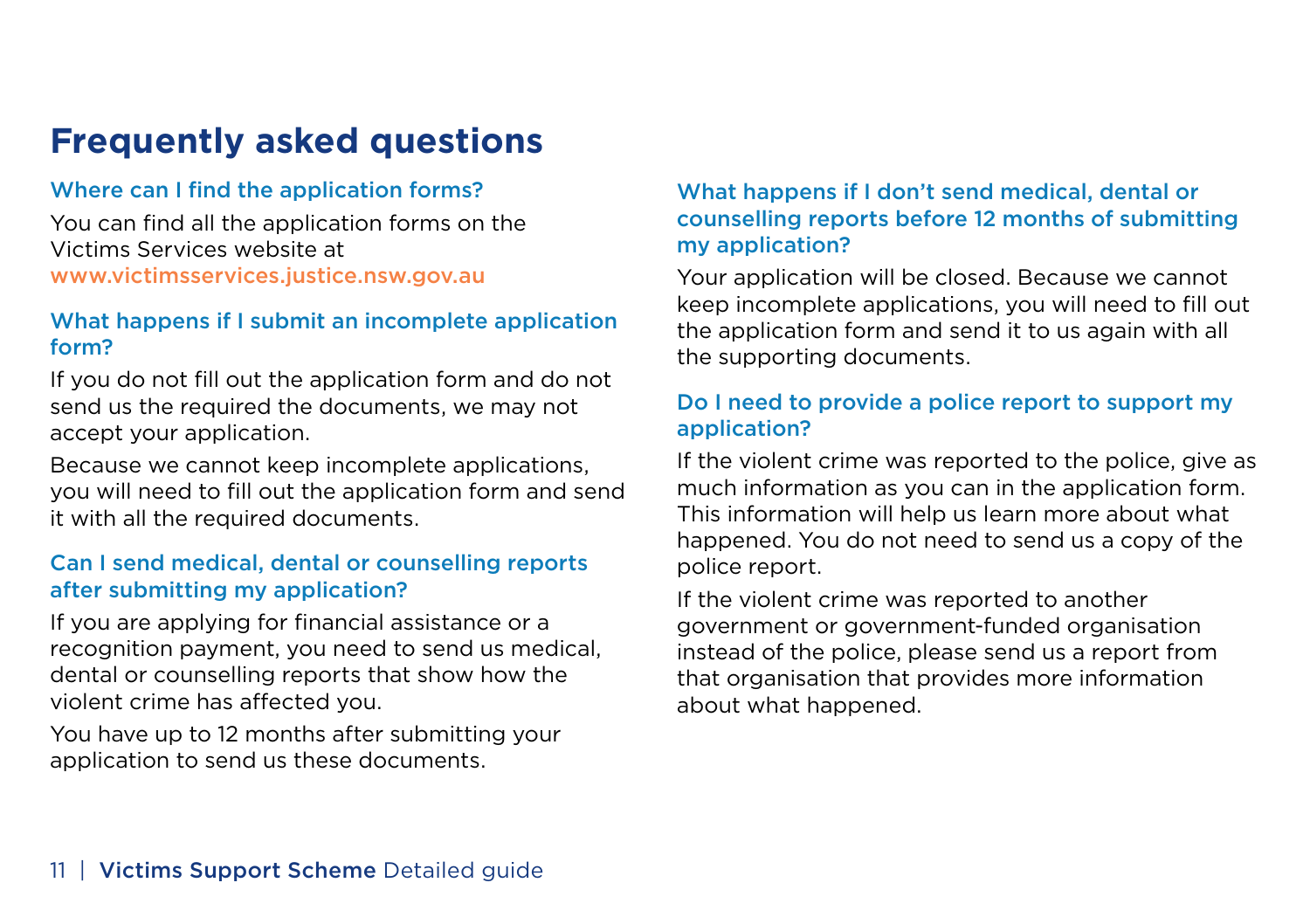### How do I get the medical, dental or counselling report to support my application?

You should contact the medical, dental or counselling service you attended to get copies of your relevant medical records. Explain that you need this information because you are applying to Victims Services for support. You are entitled to a copy of your medical records under NSW law. If you have to pay to get copies of existing records, we will reimburse the cost of getting copies of existing records if your application is successful.

Or you could ask your health practitioner to complete the Certifcate of Injury template available on our website. Please note, Victims Services does not pay for the cost incurred from completing this certificate.

### Is there a template I can use to collect all the information I need to support my application?

Yes, there are templates you can use on our website at [www.victimsservices.justice.nsw.gov.au](https://www.victimsservices.justice.nsw.gov.au). You will find an Expense Form, Certificate of Earnings form, Certificate of Injury form and Governmentfunded organisation form. Please read How to collect information to support your application if you are not sure how to use these templates.

### Can I get a report from an Approved Counsellor to support my application?

If you are unable to get any other report about a psychological injury, you can ask an Approved Counsellor to provide you with a report. Victims Services will pay for this report. You can then submit this report to Victims Services.

### Where can I find an Approved Counsellor?

You can find a list of Approved Counsellors on the Victims Services website at [www.victimsservices.justice.nsw.gov.au](https://www.victimsservices.justice.nsw.gov.au).

### I can't access the list of Approved Counsellor because I don't have access to the internet. How can I make an appointment with an Approved Counsellor?

Call VAL on 1800 633 063 or ACL on 1800 019 123. Alternatively, you can ask for help from a representative or support worker.

### What options do I have if I can't see an Approved Counsellor in person?

Phone and web-based counselling is available if you are not able to see an Approved Counsellor in person. You can search for counsellors that provide these services on our website.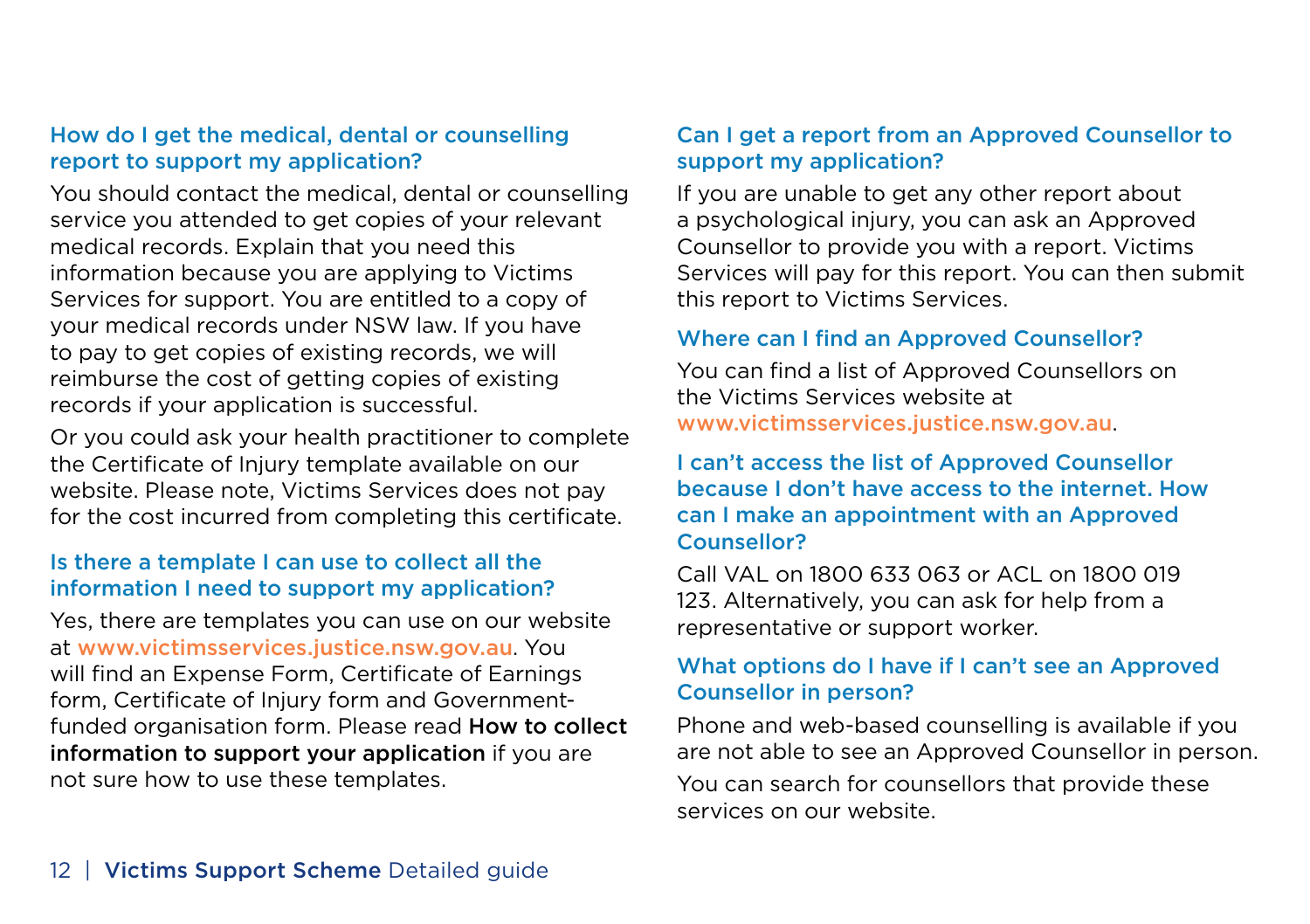### How long will it take to receive payment?

There is no set time to how long it will take to receive payment. It depends on a range of factors such as the type of case or if we have all the information we need.

### Do I need a lawyer?

No. If you need help, please contact VAL on 1800 633 063 or ACL on 1800 019 123.

### Does this affect my Centrelink payments?

Your Centrelink payments should not be affected. Visit the Centrelink website [www.services](https://www.servicesaustralia.gov.au/)australia.gov.au for more information.

### Do I need to pay tax on my payment?

Contact the Australian Tax Office's Personal Tax Information Line on 13 28 61 to find out if you need to pay tax.

You could also talk to an accountant or a tax professional.